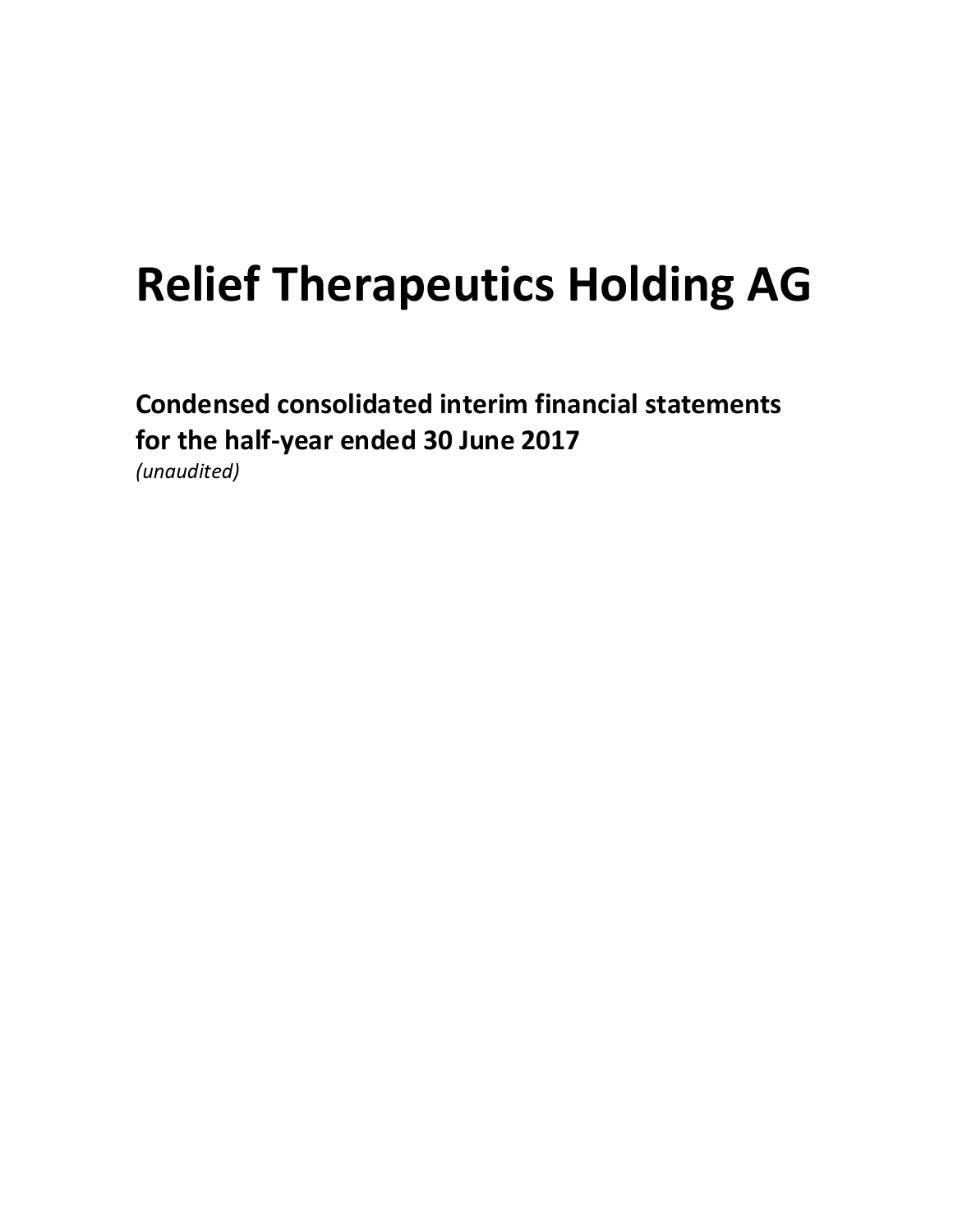## Table of content

### Relief Therapeutics Holding AG (condensed consolidated interim financial statements)

| Consolidated balance sheet                     |   |
|------------------------------------------------|---|
| Consolidated statement of comprehensive income |   |
| Consolidated cash flow statement               |   |
| Consolidated statement of changes in equity    | 6 |
| Notes to the consolidated financial statements |   |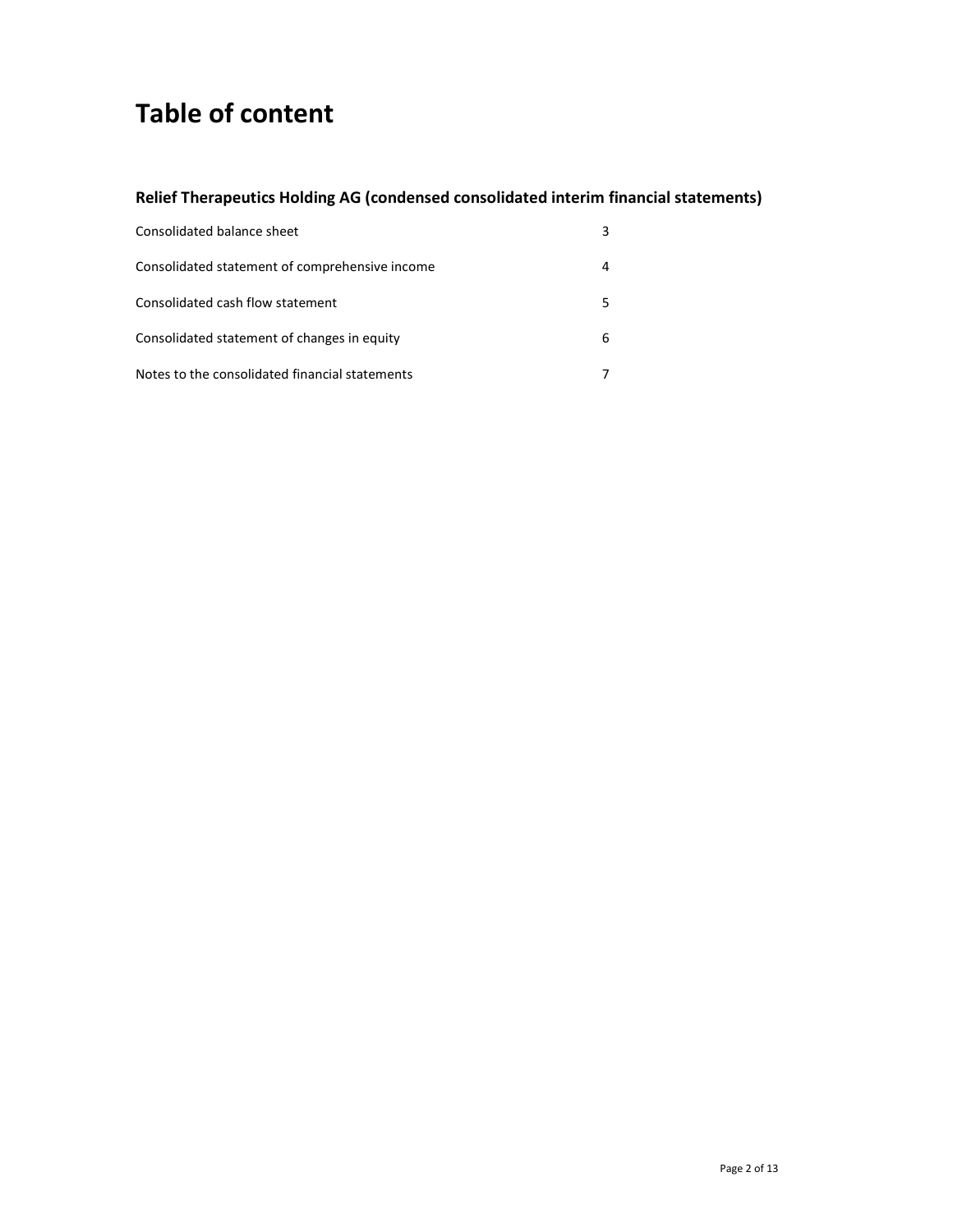| <b>Relief Therapeutics Holding AG</b>        |              |                               |                    |
|----------------------------------------------|--------------|-------------------------------|--------------------|
|                                              |              |                               |                    |
| Consolidated interim balance sheet (in TCHF) |              |                               |                    |
| <b>TCHF</b>                                  | <b>Notes</b> | 30 June 2017 31 December 2016 |                    |
|                                              |              |                               |                    |
|                                              |              |                               |                    |
| <b>ASSETS</b>                                |              |                               |                    |
|                                              |              |                               |                    |
| Property, plant and equipment                | $\sqrt{6}$   | 6                             | 8                  |
| Intangible assets                            | 8            | 30'800                        | 30'800             |
| Non-current assets                           |              | 30'806                        | 30'808             |
| Trade receivables                            |              | ٠                             | $\overline{2}$     |
| Other current assets and other receivables   | 9            | 166                           | 219                |
| Cash and cash equivalents                    |              | 221                           | 394                |
| <b>Current assets</b>                        |              | 387                           | 615                |
|                                              |              |                               |                    |
| <b>Total assets</b>                          |              | 31'193                        | 31'423             |
| <b>EQUITY AND LIABILITIES</b>                |              |                               |                    |
|                                              |              |                               |                    |
| Share capital                                | $10\,$       | 20'241                        | 19'466             |
| Reserves<br>Accumulated losses               |              | 20'589<br>(18'896)            | 20'597<br>(17'827) |
| Equity                                       |              | 21'934                        | 22'236             |
|                                              |              |                               |                    |
| Defined benefit obligation                   |              | 1'072                         | 1'072              |
| Deferred tax liabilities                     |              | 6'468                         | 6'468              |
| Non-current liabilities                      |              | 7'540                         | 7'540              |
| Trade payables                               |              | 485                           | 383                |
| Liabilities due to related parties           | $11\,$       | 876                           | 878                |
| Other current payables and liabilities       | 12           | 358                           | 386                |
| <b>Current liabilities</b>                   |              | 1'719                         | 1'647              |
|                                              |              |                               | 31'423             |
| <b>Total equity and liabilities</b>          |              | 31'193                        |                    |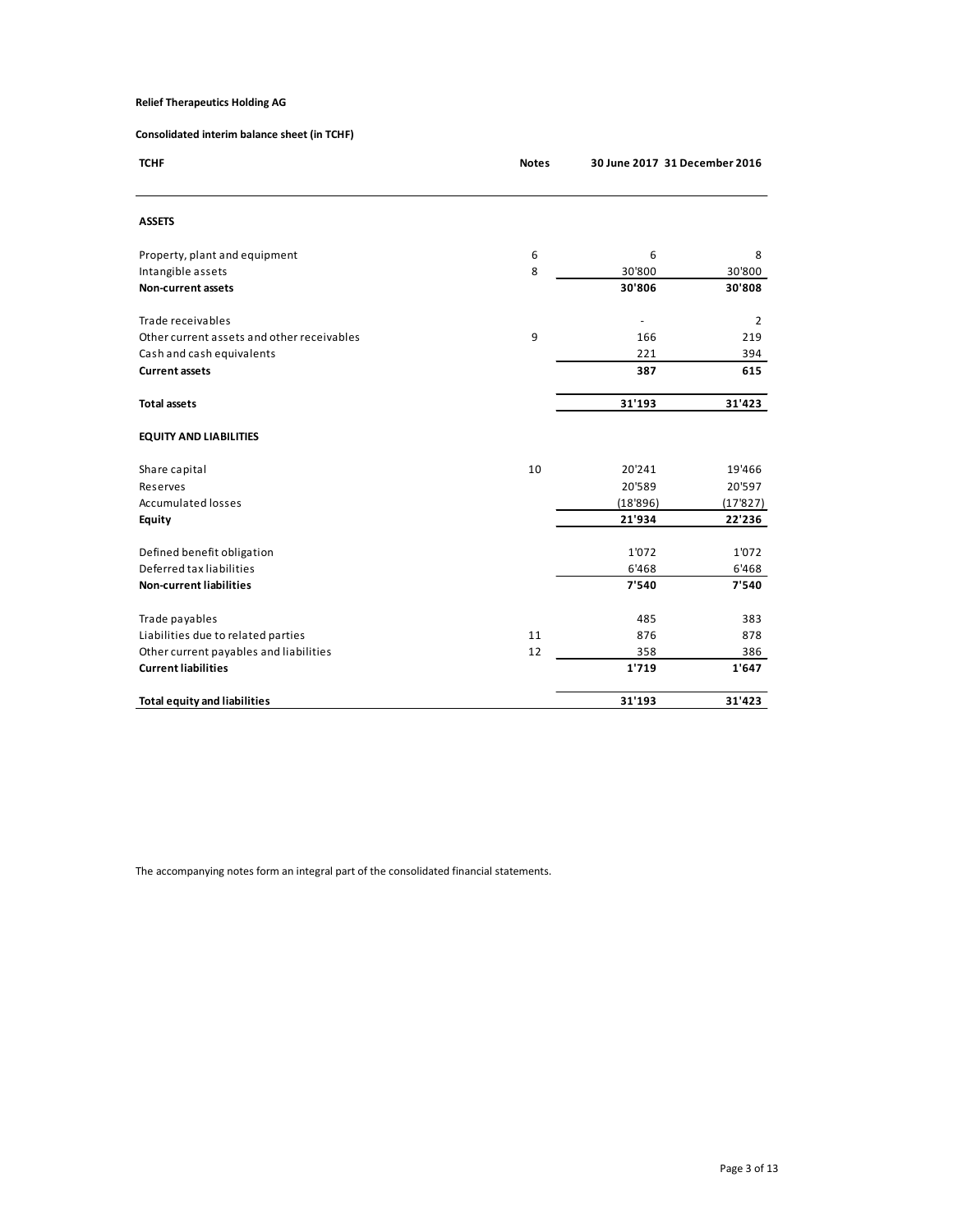#### Consolidated interim statement of comprehensive income (in TCHF)

| <b>Relief Therapeutics Holding AG</b>                                    |              |                  |                  |
|--------------------------------------------------------------------------|--------------|------------------|------------------|
| Consolidated interim statement of comprehensive income (in TCHF)         |              |                  |                  |
|                                                                          |              |                  |                  |
| <b>TCHF</b>                                                              | <b>Notes</b> | 1.1. - 30.6.2017 | 1.1. - 30.6.2016 |
| <b>CONTINUING OPERATIONS</b>                                             |              |                  |                  |
| Service expense                                                          |              | (27)             | (7)              |
| Personnel expense                                                        | 13           | (486)            | (199)            |
| Other administrative expense                                             | 14           | (552)            | (65)             |
| Other gains and losses<br><b>EBITDA</b>                                  |              | 17<br>(1'048)    | (271)            |
|                                                                          |              |                  |                  |
| Depreciation and amortisation expense<br><b>Operating loss</b>           |              | (2)<br>(1'050)   | $\sim$<br>(271)  |
|                                                                          |              |                  |                  |
| Finance income                                                           |              | $\overline{2}$   |                  |
| Finance expense<br>Loss before income taxes                              |              | (21)<br>(1'069)  | (2)<br>(273)     |
|                                                                          |              |                  |                  |
| Income taxes                                                             |              |                  |                  |
| Loss for the period                                                      |              | (1'069)          | (273)            |
|                                                                          |              |                  |                  |
| OTHER COMPREHENSIVE INCOME, NET OF INCOME TAX                            |              |                  |                  |
| Total items that will not be reclassified subsequently to profit or loss |              |                  |                  |
| Currency translation differences                                         |              | (2)              |                  |
| Total items that may be reclassified subsequently to profit or loss      |              | (2)              |                  |
| Total other comprehensive income for the year, net of income tax         |              | (2)              |                  |
|                                                                          |              |                  |                  |
| Total comprehensive income for the period                                |              | (1'071)          | (273)            |
|                                                                          |              |                  |                  |
| EARNINGS PER SHARE FROM CONTINUING OPERATIONS                            |              |                  | (0.000)          |
| Basic and diluted earnings per share (in CHF)                            | 15           | (0.001)          |                  |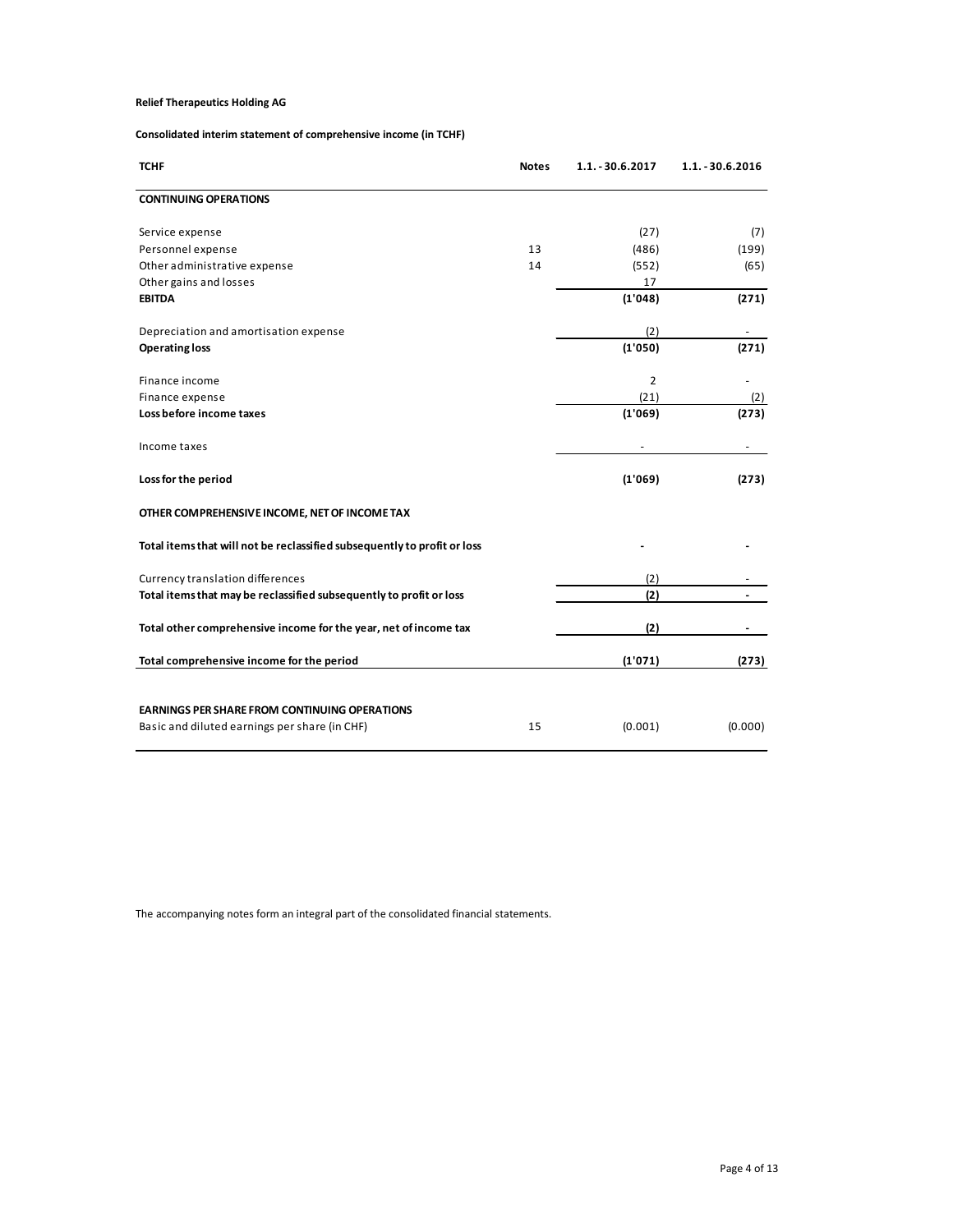#### Consolidated interim cash flow statement (in TCHF)

| <b>Relief Therapeutics Holding AG</b>                                                                    |                                  |                  |
|----------------------------------------------------------------------------------------------------------|----------------------------------|------------------|
|                                                                                                          |                                  |                  |
| Consolidated interim cash flow statement (in TCHF)                                                       |                                  |                  |
| <b>TCHF</b>                                                                                              | 1.1. - 30.6.2017                 | 1.1. - 30.6.2016 |
|                                                                                                          |                                  |                  |
| Cash flow used in operating activities                                                                   | (944)                            | (361)            |
|                                                                                                          |                                  |                  |
| Interest received                                                                                        | $\overline{2}$<br>$\overline{2}$ | $\sim$<br>$\sim$ |
|                                                                                                          |                                  |                  |
| Cash flow from investing activities                                                                      |                                  |                  |
| Proceeds from capital increase                                                                           | 815                              | 622              |
| Transaction cost in relation to capital increase                                                         | (46)                             | $\sim$           |
| Cash flow from financing activities                                                                      | 769                              | 622              |
|                                                                                                          |                                  | 262              |
| Net (decrease)/increase in cash and cash equivalents<br>Cash and cash equivalents at beginning of period | (173)<br>394                     | 13               |
| Net effect of currency translation on cash and cash equivalents                                          | $\sim$                           | $\sim$           |
| Cash and cash equivalents at end of period                                                               | 221                              | 275              |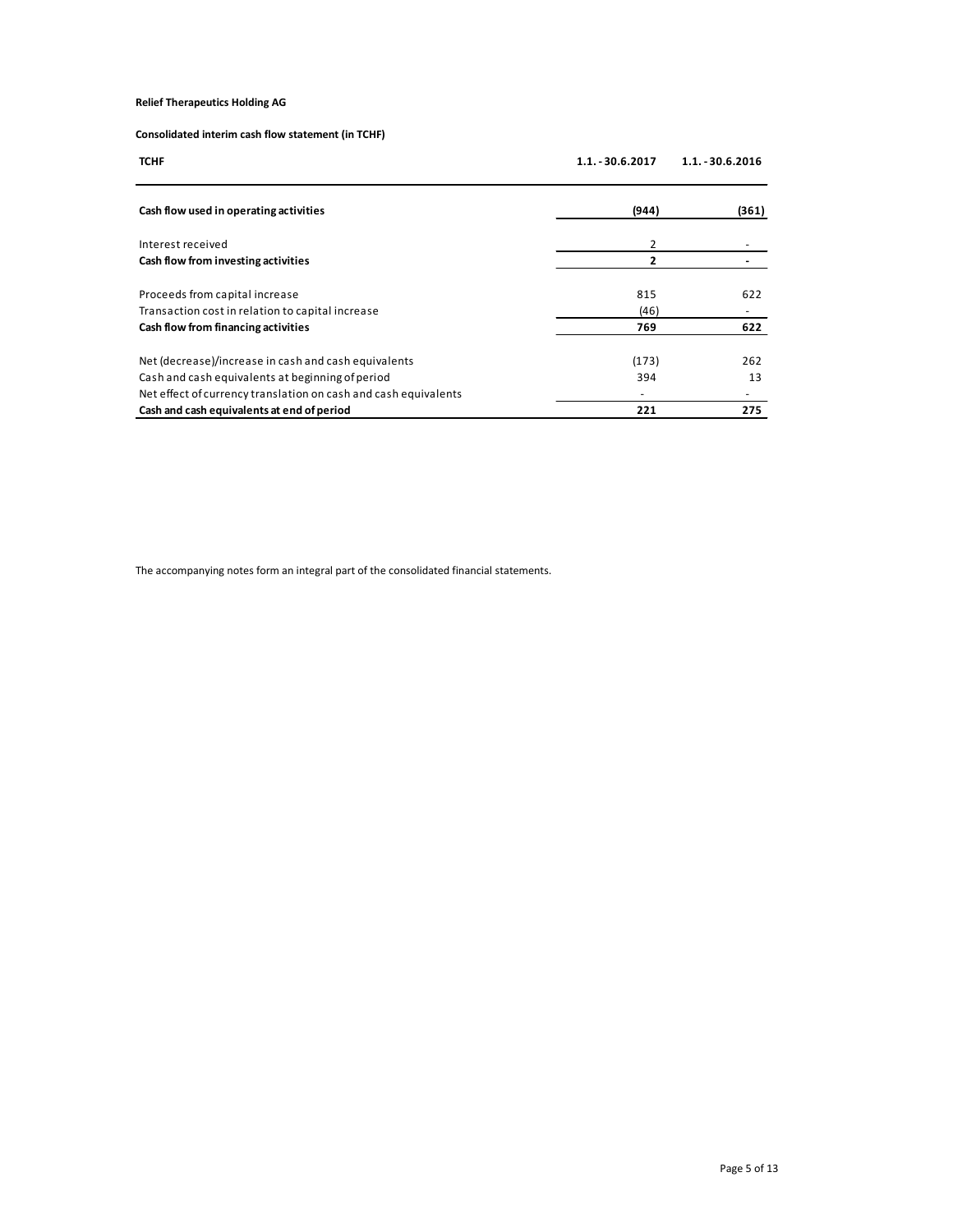#### Consolidated interim statement of changes in equity (in TCHF)

| <b>Relief Therapeutics Holding AG</b>                                               |              |                                    |                             |                         |                |
|-------------------------------------------------------------------------------------|--------------|------------------------------------|-----------------------------|-------------------------|----------------|
| Consolidated interim statement of changes in equity (in TCHF)                       |              |                                    |                             |                         |                |
| <b>TCHF</b>                                                                         | <b>Notes</b> | Share capital                      | Reserves                    | <b>Accumulated loss</b> | Total          |
| Balance at 1 January 2016                                                           |              | 6'548                              | (6'446)                     | (155)                   | (53)           |
|                                                                                     |              |                                    |                             |                         | (273)          |
|                                                                                     |              | $\blacksquare$                     | $\sim$                      |                         |                |
| Loss for the period<br>Other comprehensive income for the period, net of income tax |              | $\sim$                             | $\mathcal{L}_{\mathcal{A}}$ | (273)<br>$\sim$         | $\sim$         |
| Total comprehensive income for the period                                           |              | $\sim$                             | $\sim$                      | (273)                   | (273)          |
|                                                                                     |              | $\blacksquare$                     |                             |                         |                |
| Capital increase<br>Balance at 30 June 2016                                         |              | 6'548                              | 622<br>(5'824)              | (428)                   | 622<br>296     |
|                                                                                     |              |                                    |                             |                         |                |
| Balance at 1 January 2017                                                           |              | 19'466<br>$\overline{\phantom{a}}$ | 20'597                      | (17'827)                | 22'236         |
| Loss for the period<br>Other comprehensive income for the period, net of income tax |              | $\sim$                             | (2)                         | (1'069)<br>$\sim$       | (1'069)<br>(2) |
| Total comprehensive income for the period                                           |              | $\sim$                             | (2)                         | (1'069)                 | (1'071)        |
|                                                                                     |              |                                    |                             | $\sim$                  |                |
| Capital increase<br>Transaction cost in relation to capital increase                |              | 775                                | 75<br>$-81$                 |                         | 850<br>$-81$   |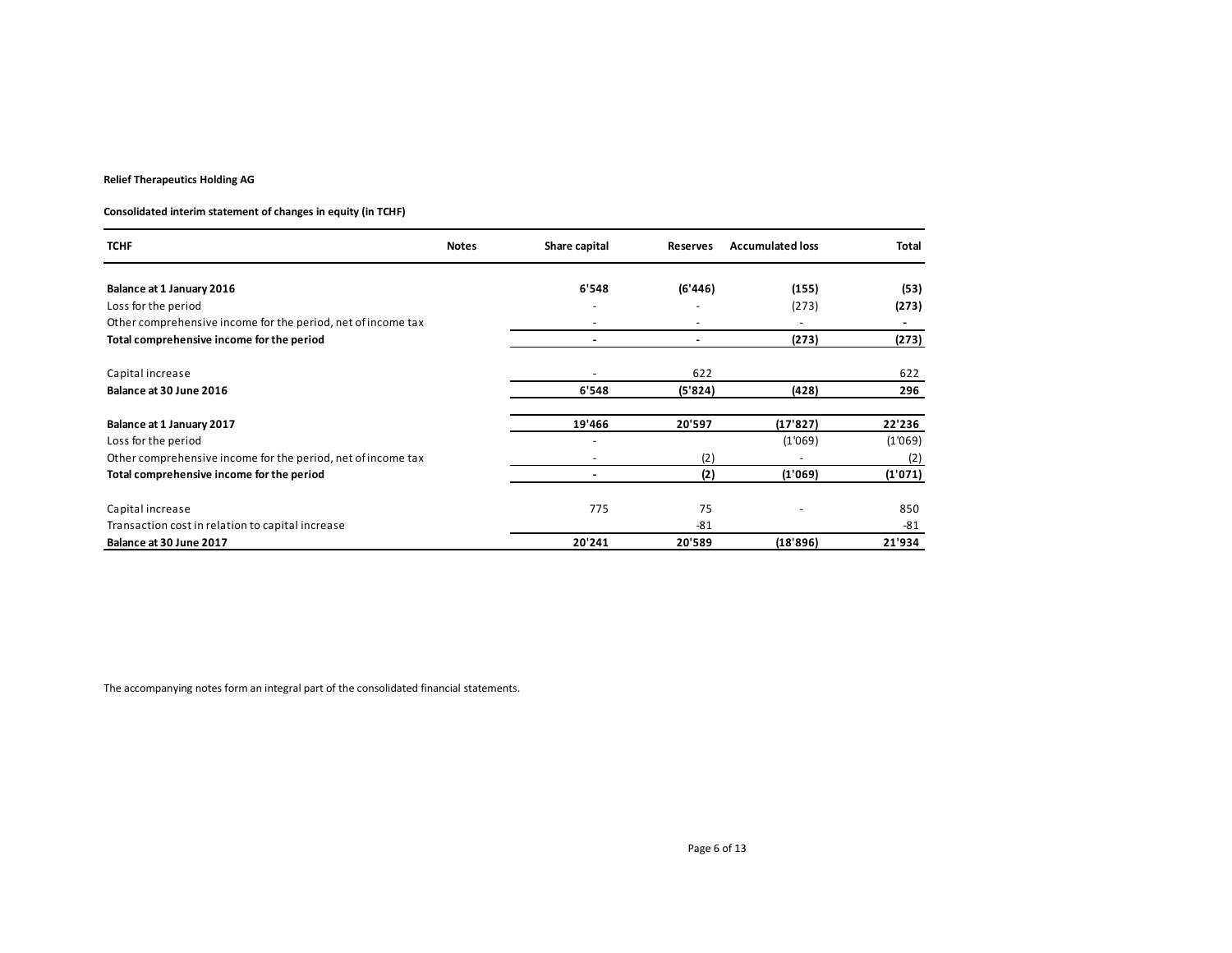#### Notes to the consolidated interim financial statements

#### 1 General information

RELIEF THERAPEUTICS Holding AG ("Relief" or "the Company") (formerly THERAMetrics holding AG or "THERAMetrics") is a Swiss stock corporation listed on the SIX Swiss Exchange whose registered office is avenue de Sécheron 15, Geneva, Switzerland. In June 2017, the Company moved its legal seat from Zurich to Geneva.

On 14 July 2016, the Company acquired Relief Therapeutics SA (RTSA) of Geneva, changed its name from THERAMetrics holding AG to Relief Therapeutics Holding AG, and moved its legal seat from Stans to Zurich. The Company owns 100% of RTSA; however, due to the fact that the former owners of RTSA are now the majority shareholders of Relief, the transaction has been treated as reverse acquisition in accordance with the IFRS accounting principles (See Note 5 to these financial statements). Accordingly, these consolidated financial statements are shown as a continuation of the financial statements of RTSA, retrospectively adjusted to reflect the legal capital of Relief which is still the legal parent company.

The Group is focussed on the development and/or licensing of its portfolio of medicinal products candidates (MPCs). Its two most promising MPCs are aviptadil (for respiratory indications such as sarcoidosis and pulmonary hypertension) and atexakin alfa (for treatment of diabetic neuropathy).

Previously, as THERAMetrics, the Company was the parent of a global contract research organization (CRO) which offered technological services and solutions to life sciences and pharmaceutical companies through the entire value chain of drug discovery and development. On 15 June 2016, the Company sold its significant CRO subsidiaries with an effective date of 31 May 2016. The Company's smaller CRO subsidiaries have been closed and are in the process of being liquidated.

The consolidated financial statements are presented in Swiss Francs (CHF).

#### 2 Basis of preparation

These interim consolidated financial statements have been prepared in accordance with IAS 34 Interim Financial Reporting. They do not include all disclosures that would otherwise be required in a complete set of financial statements and should be read in conjunction with the 2016 annual report and are neither audited nor reviewed.

#### 3 Summary of significant accounting policies

#### 3.1 Amendments to IFRSs and the new Interpretation that are mandatorily effective for the current year

The consolidated financial statements of the Group have been prepared using the same accounting policies and methods of computation in its interim consolidated financial statements as in its 2016 annual financial statements, except for those that relate to new standards and interpretations effective for the first time for periods beginning on (or after) 1 January 2017, and will be adopted in the 2017 annual financial statements.

The nature and impact of each new standard and interpretation adopted by the company is detailed below.

|                  | New, amended and revised Standards and Interpretations                                                                                                                                                                                                                                        |
|------------------|-----------------------------------------------------------------------------------------------------------------------------------------------------------------------------------------------------------------------------------------------------------------------------------------------|
| IAS <sub>7</sub> | Amends IAS 7 Statement of Cash Flows to clarify that entities shall provide disclosures that enable users of financial<br>statements to evaluate changes in liabilities arising from financing activities.                                                                                    |
| <b>IAS 12</b>    | Amends IAS 12 Income Taxes to clarify the following aspects:                                                                                                                                                                                                                                  |
|                  | - Unrealised losses on debt instruments measured at fair value and measured at cost for tax purposes give rise to a<br>deductible temporary difference regardless of whether the debt instrument's holder expects to recover the carrying<br>amount of the debt instrument by sale or by use. |
|                  | - The carrying amount of an asset does not limit the estimation of probable future taxable profits.                                                                                                                                                                                           |
|                  | - Estimates for future taxable profits exclude tax deductions resulting from the reversal of deductible temporary<br>differences.                                                                                                                                                             |
|                  | - An entity assesses a deferred tax asset in combination with other deferred tax assets. Where tax law restricts the<br>utilisation of tax losses, an entity would assess a deferred tax asset in combination with other deferred tax assets of the<br>same type.                             |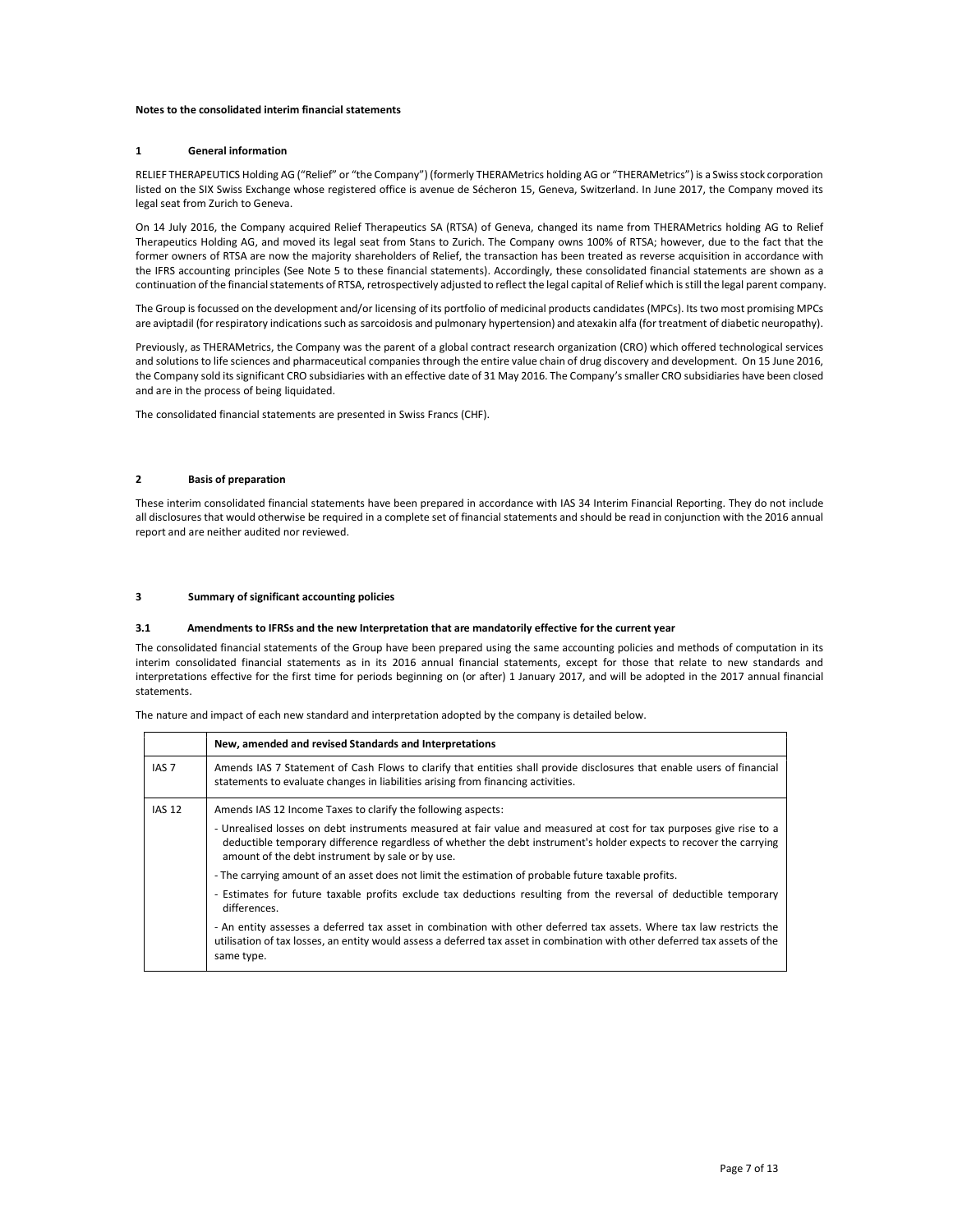#### 3.2 Standards and Interpretations in issue but not yet effective

At the date of authorisation of these financial statements, the Group has not adopted the following Standards and Interpretations that have been issued but are not yet effective. They will be effective on or after the dates described below.

|                   | New, amended and revised Standards and Interpretations                                                                                                                                                                                                                                                                                                                                                                                                                                                                                                                                                                                                                                                                                                                                                                                                                                                                                                                                                                                                                                                         | <b>Effective from</b>                                  |
|-------------------|----------------------------------------------------------------------------------------------------------------------------------------------------------------------------------------------------------------------------------------------------------------------------------------------------------------------------------------------------------------------------------------------------------------------------------------------------------------------------------------------------------------------------------------------------------------------------------------------------------------------------------------------------------------------------------------------------------------------------------------------------------------------------------------------------------------------------------------------------------------------------------------------------------------------------------------------------------------------------------------------------------------------------------------------------------------------------------------------------------------|--------------------------------------------------------|
| IFRS <sub>2</sub> | Amends IFRS 2 Share-based Payment to clarify the standard in relation to the<br>accounting for cash-settled share-based payment transactions that include a<br>performance condition, the classification of share-based payment transactions with<br>net settlement features, and the accounting for modifications of share-based<br>payment transactions from cash-settled to equity-settled.                                                                                                                                                                                                                                                                                                                                                                                                                                                                                                                                                                                                                                                                                                                 | Annual periods beginning on or<br>after 1 January 2018 |
| IFRS 9            | IFRS 9 issued in November 2009 introduced new requirements for the classification<br>and measurement of financial assets. IFRS 9 was subsequently amended in October<br>2010 to include requirements for the classification and measurement of financial<br>liabilities and for derecognition, and in November 2013 to include the new<br>requirements for general hedge accounting. Another revised version of IFRS 9 was<br>issued in July 2014 mainly to include a) impairment requirement for financial assets<br>and b) limited amendments to the classification and measurement requirements by<br>introducing a "fair value through other comprehensive income" (FVTOCI)<br>measurement category for certain simple debt instruments.                                                                                                                                                                                                                                                                                                                                                                   | Annual periods beginning on or<br>after 1 January 2018 |
| IFRS 15           | The new Standard IFRS 15 establishes a single comprehensive model for entities to<br>use in accounting for revenue arising from contracts with customers. IFRS will<br>supersede the current revenue recognition guidance including IAS 18 Revenue, IAS<br>11 Construction Contracts and the related Interpretations when it becomes effective.<br>The core principle of IFRS 15 is that an entity should recognise revenue to depict the<br>transfer of promised goods or services to customers in an amount that reflects the<br>consideration to which the entity expects to be entitled in exchange for those goods<br>or services. Specifically, the Standard introduces a 5-step approach to revenue.<br>Under IFRS 15, an entity recognises revenue when (or as) a performance obligation<br>is satisfied, i.e. when "control" of the goods or services underlying the particular<br>performance obligation is transferred to the customer. Far more prescriptive<br>guidance has been added in IFRS 15 to deal with specific scenarios. Furthermore,<br>extensive disclosures are required by IFRS 15. | Annual periods beginning on or<br>after 1 January 2018 |
| IFRS 16           | The new Standard provides a comprehensive model for the identification of lease<br>arrangements and their treatment in the financial statements of both lessees and<br>lessors. It supersedes IAS 17 Leases and its associated interpretative guidance.<br>IFRS 16 applies a control model to the identification of leases, distinguishing between<br>leases and service contracts on the basis of whether there is an identified asset<br>controlled by the customer.<br>Significant changes to lessee accounting are introduced, with the distinction<br>between operating and finance leases removed and assets and liabilities recognised<br>in respect of all leases (subject to limited exceptions for short-term leases and leases<br>of low value assets). In contrast, the Standard does not include significant changes<br>to the requirements for accounting by lessors.                                                                                                                                                                                                                            | Annual periods beginning on or<br>after 1 January 2019 |
| IFRIC 23          | The Interpretation requires an entity to:<br>- determine whether uncertain tax positions are assessed separately or as a group;<br>and<br>- assess whether it is probable that a tax authority will accept an uncertain tax<br>treatment used, or proposed to be used, by an entity in its income tax filings:<br>- if yes, the entity should determine its accounting tax position consistently with<br>the tax treatment used or planned to be used in its income tax filings<br>- if no, the entity should reflect the effect of uncertainty in determining its<br>accounting tax position.                                                                                                                                                                                                                                                                                                                                                                                                                                                                                                                 | Annual periods beginning on or<br>after 1 January 2019 |

The Group is currently assessing whether these changes will impact the consolidated financial statements in the period of initial application. Except for IFRS 9, IFRS 15 and IFRS 16, which will be applicable in 2018 and/or 2019, the Group does not expect any significant impact from the new or amended Standards mentioned above.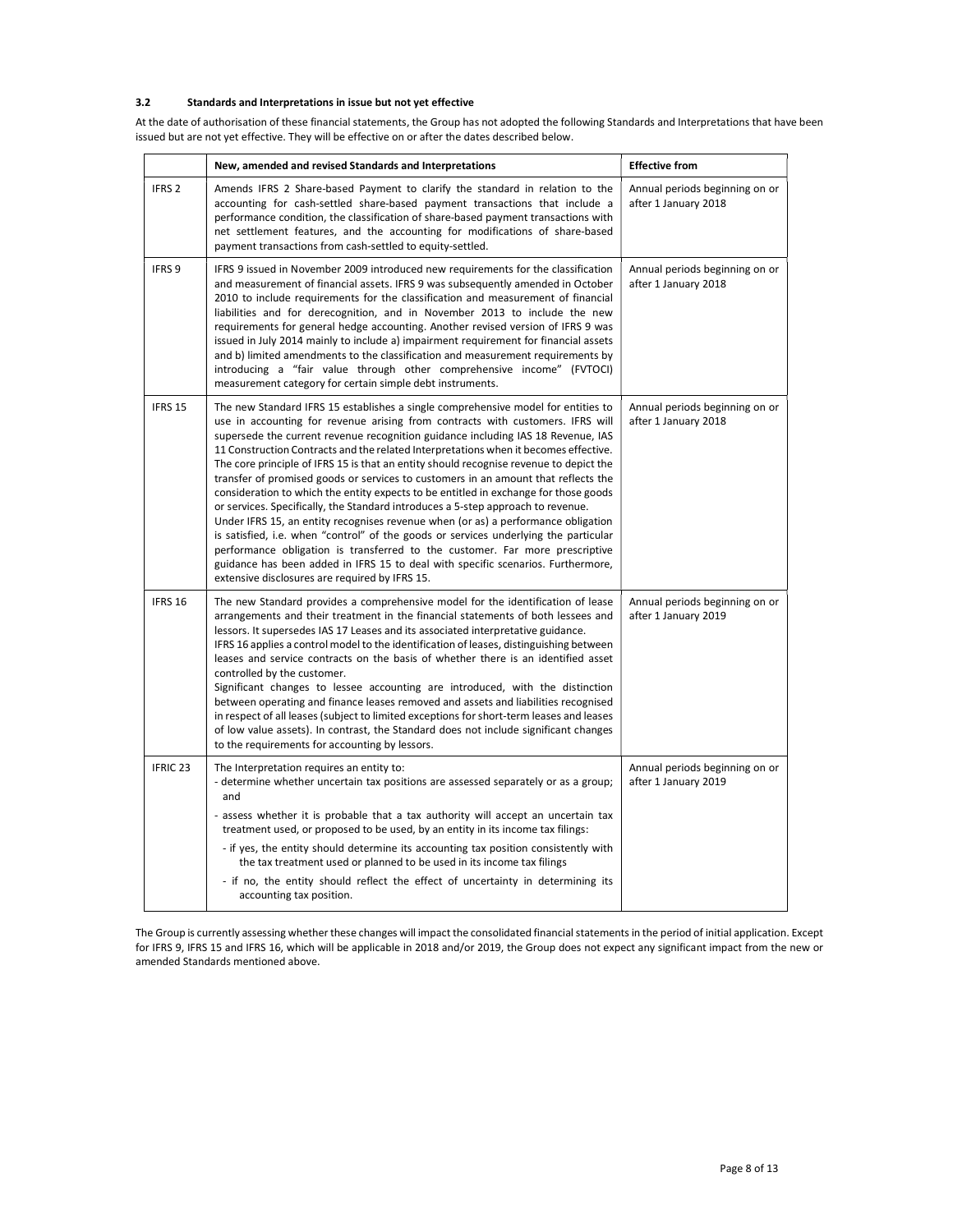#### Summary of critical accounting judgements and key sources of estimation uncertainty

The preparation of the consolidated financial statements in conformity with IFRS requires management to make estimates and assumptions that affect the application of policies and reported amounts of assets, liabilities, income, expenses and related disclosures. The estimates and underlying assumptions are based on historical experience and various other factors that are believed to be reasonable under the circumstances, the results of which form the basis for making the judgments about carrying values of assets and liabilities that are not readily apparent from other sources. Actual results may differ from these estimates. The estimates and assumptions that have a significant risk of causing a material adjustment to the carrying amounts of assets and liabilities within the next financial year are described below.

#### 4.1 Critical judgements in applying accounting policies

#### Acquisition of Relief Therapeutics SA

The Company entered into contribution in kind agreements with the holders of the contributed shares of Relief Therapeutics SA ("RTSA"), pursuant to which the RTSA shareholders contributed their RTSA shares to the Company in exchange for newly issued shares of the Company. Accordingly, RTSA became a wholly owned subsidiary of the Company. The business combination is considered a reverse acquisition in accordance with IFRS 3 as RTSA's shareholders obtained the clear majority of shares of the combined company upon completion of the transaction and therefore have obtained control over the combined entity.

#### Going concern

The Company has recently secured funding (i) through an increase of capital equivalent to CHF 500'000 in March this year as well as (ii) by proceeds from three drawdowns in January, March and July equivalent to CHF 405'000 out of the SSF agreement signed with GEM in December 2015. Nevertheless, with no current sources of revenue, the company must rely on its current cash balance, financing instruments in plance and further fund-raising efforts in order to finance its continuing operations for the upcoming years.

Cost saving measures have already been taken and applied including salary reduction, closure of the Zurich offices and heavy control of each spending so that the Company is now operating with a minimum level of fixed costs. In order to provide a future stream of income as well as an immediate boost to its cash position, management is currently negotiating with multiple interested parties for the licensing out of some of its MPCs. Management expects to conclude these negotiations in the coming months and, in doing so, expects to generate sufficient cash to secure the viability of the Company. Cash from such license agreements is expected to come in the combined form of up-font payments, milestone payments, and future royalty fees. Finally, management will continue its efforts to raise cash through traditional financing methods such as the issuance of debt and equity instruments – including the use of the SSF agreement that is in place with GEM.

#### 4.2 Key sources of estimation uncertainty

#### 5 Business combination

#### 5.1 Consideration transferred

|              | ויה כא. ההמהמךכהוכה כאףככנא נט כטהכוממכ נהכאכ הכךטנומנוטהא וה נהכ כטההוך והטהנהא מהמן זה מטוחך אטן כאףככנא נט ךכווכו מנכ אמוחכוכות כמאה נט אכז<br>the viability of the Company. Cash from such license agreements is expected to come in the combined form of up-font payments, milestone<br>payments, and future royalty fees. Finally, management will continue its efforts to raise cash through traditional financing methods such as the<br>issuance of debt and equity instruments – including the use of the SSF agreement that is in place with GEM. |             |  |
|--------------|--------------------------------------------------------------------------------------------------------------------------------------------------------------------------------------------------------------------------------------------------------------------------------------------------------------------------------------------------------------------------------------------------------------------------------------------------------------------------------------------------------------------------------------------------------------|-------------|--|
|              | Although management is confident that its fund-raising efforts will be sufficient to fund the Company's operations for the foreseeable future,<br>there remains a risk that it might not. In such a case, there would be significant doubt about the Company's ability to continue as a going concern<br>and, as such, there exists a material uncertainty at present.                                                                                                                                                                                       |             |  |
|              | Because management is confident that its plan will succeed, and that the liquidity of the Company will be thereafter secured, these financial<br>statements have been prepared on the going concern basis.                                                                                                                                                                                                                                                                                                                                                   |             |  |
| 4.2          | Key sources of estimation uncertainty                                                                                                                                                                                                                                                                                                                                                                                                                                                                                                                        |             |  |
| 2016.        | Key sources of estimation uncertainty were the same as those applied to the consolidated financial statements of the year ended 31 December                                                                                                                                                                                                                                                                                                                                                                                                                  |             |  |
|              |                                                                                                                                                                                                                                                                                                                                                                                                                                                                                                                                                              |             |  |
|              | <b>Business combination</b>                                                                                                                                                                                                                                                                                                                                                                                                                                                                                                                                  |             |  |
|              | RTSA as well as RTH and its subsidiaries combined their businesses in July 2016 to create an emerging biopharmaceutical player focused on<br>promising medicinal product candidates. Refer to note 1 regarding the description of the transaction.                                                                                                                                                                                                                                                                                                           |             |  |
| 5.1          | <b>Consideration transferred</b>                                                                                                                                                                                                                                                                                                                                                                                                                                                                                                                             |             |  |
|              |                                                                                                                                                                                                                                                                                                                                                                                                                                                                                                                                                              | <b>TCHF</b> |  |
|              | Non-cash (TMX shares)                                                                                                                                                                                                                                                                                                                                                                                                                                                                                                                                        | 36'985      |  |
|              | <b>Total consideration transferred</b>                                                                                                                                                                                                                                                                                                                                                                                                                                                                                                                       | 36'985      |  |
| TCHF 36'985. | Under IFRS 3, the cost of the acquisition is based on the market value of RTH shares before the transaction (capital increase). Therefore, the<br>consideration transferred is calculated as follows: 739'690'125 shares at a fair value of CHF 0.05 (share price on transaction date) resulting to                                                                                                                                                                                                                                                          |             |  |
|              | Acquisition-related costs amounting to TCHF 808 have been excluded from the consideration transferred and have been recognised as an expense<br>in profit or loss in 2016.                                                                                                                                                                                                                                                                                                                                                                                   |             |  |
|              |                                                                                                                                                                                                                                                                                                                                                                                                                                                                                                                                                              |             |  |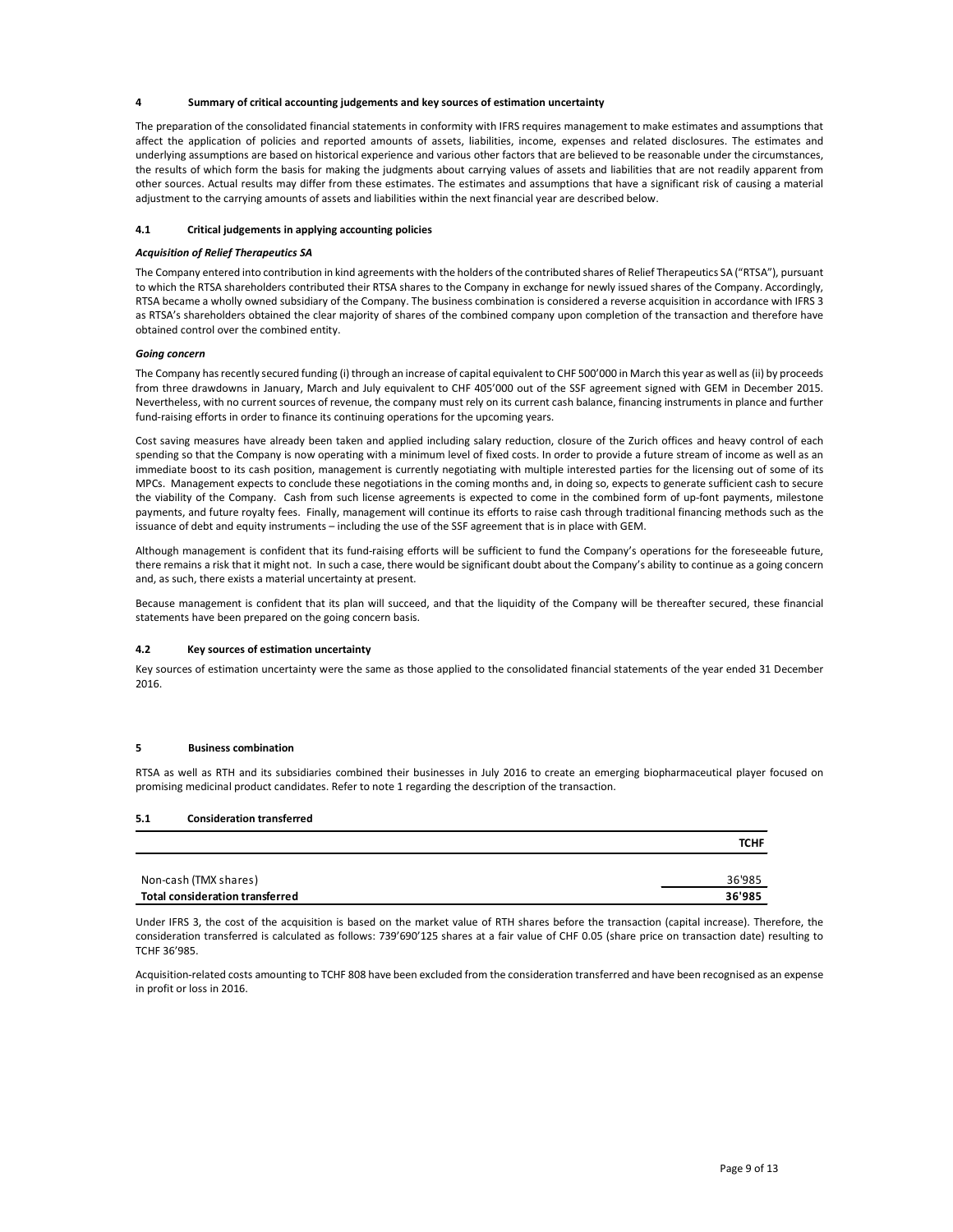| 5.2<br>Assets acquired and liabilities recognised at the date of acquisition                                                                                                                                                                                                                                                                                                                                                                                                                                                                                                                                                                      |             |
|---------------------------------------------------------------------------------------------------------------------------------------------------------------------------------------------------------------------------------------------------------------------------------------------------------------------------------------------------------------------------------------------------------------------------------------------------------------------------------------------------------------------------------------------------------------------------------------------------------------------------------------------------|-------------|
|                                                                                                                                                                                                                                                                                                                                                                                                                                                                                                                                                                                                                                                   | <b>TCHF</b> |
|                                                                                                                                                                                                                                                                                                                                                                                                                                                                                                                                                                                                                                                   |             |
| Non-current assets<br>Property, plant and equipment                                                                                                                                                                                                                                                                                                                                                                                                                                                                                                                                                                                               | 7           |
| Intangible assets                                                                                                                                                                                                                                                                                                                                                                                                                                                                                                                                                                                                                                 | 30'800      |
| Loans and other non-current assets                                                                                                                                                                                                                                                                                                                                                                                                                                                                                                                                                                                                                | 4           |
| <b>Current assets</b>                                                                                                                                                                                                                                                                                                                                                                                                                                                                                                                                                                                                                             |             |
| Trade receivables                                                                                                                                                                                                                                                                                                                                                                                                                                                                                                                                                                                                                                 | 142         |
| Tax receivables                                                                                                                                                                                                                                                                                                                                                                                                                                                                                                                                                                                                                                   | 47          |
| Other current assets and other receivables                                                                                                                                                                                                                                                                                                                                                                                                                                                                                                                                                                                                        | 63          |
| Cash and cash equivalents<br><b>Non-current liabilities</b>                                                                                                                                                                                                                                                                                                                                                                                                                                                                                                                                                                                       | 132         |
| Defined benefit obligation                                                                                                                                                                                                                                                                                                                                                                                                                                                                                                                                                                                                                        | (436)       |
| Deferred tax liabilities                                                                                                                                                                                                                                                                                                                                                                                                                                                                                                                                                                                                                          | (6'468)     |
| <b>Current liabilities</b>                                                                                                                                                                                                                                                                                                                                                                                                                                                                                                                                                                                                                        |             |
| Trade payables                                                                                                                                                                                                                                                                                                                                                                                                                                                                                                                                                                                                                                    | (683)       |
| Liabilities due to related parties                                                                                                                                                                                                                                                                                                                                                                                                                                                                                                                                                                                                                | (609)       |
| Tax payables                                                                                                                                                                                                                                                                                                                                                                                                                                                                                                                                                                                                                                      | (1)         |
| Other current payables and liabilities                                                                                                                                                                                                                                                                                                                                                                                                                                                                                                                                                                                                            | (569)       |
| Net assets acquired                                                                                                                                                                                                                                                                                                                                                                                                                                                                                                                                                                                                                               | 22'429      |
| 5.3<br>Goodwill arising on acquisition                                                                                                                                                                                                                                                                                                                                                                                                                                                                                                                                                                                                            |             |
|                                                                                                                                                                                                                                                                                                                                                                                                                                                                                                                                                                                                                                                   | <b>TCHF</b> |
|                                                                                                                                                                                                                                                                                                                                                                                                                                                                                                                                                                                                                                                   |             |
| Consideration transferred                                                                                                                                                                                                                                                                                                                                                                                                                                                                                                                                                                                                                         | 36'985      |
| + non-controlling interest                                                                                                                                                                                                                                                                                                                                                                                                                                                                                                                                                                                                                        |             |
| ./. Fair value of identifiable net assets                                                                                                                                                                                                                                                                                                                                                                                                                                                                                                                                                                                                         | (22'429)    |
| Goodwill                                                                                                                                                                                                                                                                                                                                                                                                                                                                                                                                                                                                                                          | 14'556      |
| The final purchase price allocation included the recognition of an intangible asset relating to the medical compound "aviptadil" amounting to<br>TCHF 30'800 and a related deferred tax liability of TCHF 6'468. As no other future economic benefits which are not individually identified and<br>separately recognised can be identified, the residual amount paid of TCHF 14'556 was allocated to goodwill. Subsequent to the acquisition, the<br>goodwill was tested for impairment which resulted in an impairment expense for the full amount of goodwill during the year based on the future<br>expected benefits attributable to the CGU. |             |
| 5.4<br>Net cash inflow on acquisition of subsidiary                                                                                                                                                                                                                                                                                                                                                                                                                                                                                                                                                                                               |             |
|                                                                                                                                                                                                                                                                                                                                                                                                                                                                                                                                                                                                                                                   | <b>TCHF</b> |
| Cash and cash equivalent balances acquired                                                                                                                                                                                                                                                                                                                                                                                                                                                                                                                                                                                                        | 132         |
| Less: Consideration paid in cash and cash equivalents                                                                                                                                                                                                                                                                                                                                                                                                                                                                                                                                                                                             |             |
|                                                                                                                                                                                                                                                                                                                                                                                                                                                                                                                                                                                                                                                   |             |

#### 5.3 Goodwill arising on acquisition

|                                           | <b>TCHF</b>              |
|-------------------------------------------|--------------------------|
|                                           |                          |
| Consideration transferred                 | 36'985                   |
| + non-controlling interest                | $\overline{\phantom{0}}$ |
| ./. Fair value of identifiable net assets | (22'429)                 |
| Goodwill                                  | 14'556                   |

#### 5.4 Net cash inflow on acquisition of subsidiary

|                                                       | <b>TCHF</b> |
|-------------------------------------------------------|-------------|
|                                                       |             |
| Cash and cash equivalent balances acquired            | 132         |
| Less: Consideration paid in cash and cash equivalents |             |
| Total net cash inflow                                 | 132         |

#### 5.5 Impact of acquisition on the results of the group

#### 6 Segment information

#### 6.1 Description of segment

The Group has only one business stream which is further explained in note 1.

#### 6.2 Geographical information

As the Group currently only operates in Switzerland, no separate geographical information is presented.

#### 7 Property, plant and equipment

There were no additions or disposals in the first half of 2017.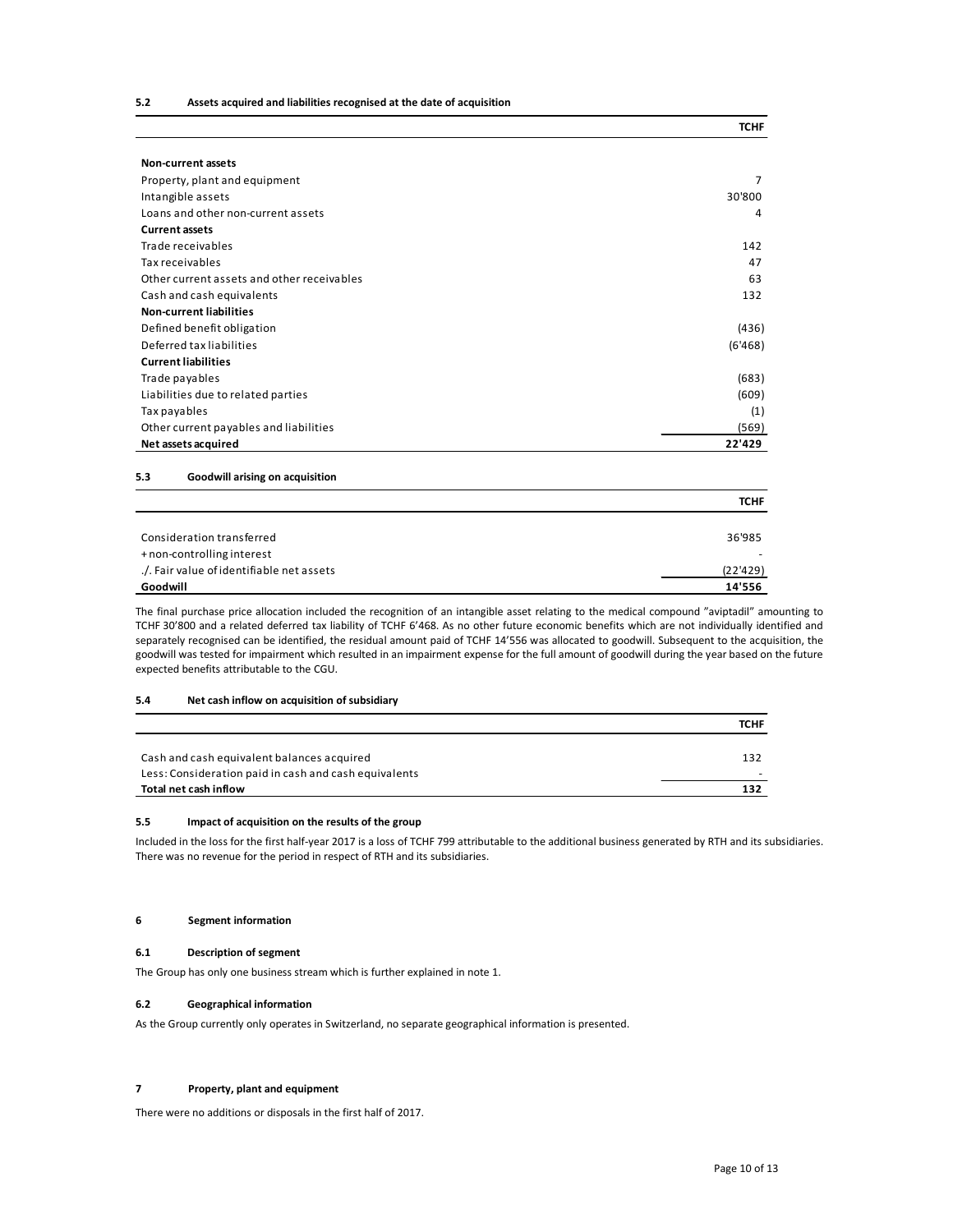#### 8 Intangible assets

The entire intangible assets of TCHF 30'800 relate to medicinal product candidate "aviptadil" which was acquired during the business combination in 2016. Once the intangible asset is available for use, the assets will be depreciated over its useful life.

In consideration of the fact that business and development plans remained unchanged in the first half of the financial year 2017, the Company considered that there is no indication of impairment of non-current assets and therefore has not carried out an impairment test on them.

#### 9 Other current assets and other receivables

Other current assets and other receivables mainly decreased due to a decrease in VAT receivables and prepaid expenses. Other current assets and other receivables are neither impaired nor overdue.

#### 10 Share capital

#### 10.1 Issued share capital

At 30 June 2017, the issued share capital amounts to TCHF 20'241, consisting of 2'024'127'375 registered shares with a par value of CHF 0.01.

On 21 March 2017, the share capital was increased by TCHF 500 by issuing 50 million shares at nominal value of CHF 0.01. The share capital increase was paid in cash. Further, GEM received 600 million share options as compensation for the capital increase at an exercise price of CHF 0.01 which was equal to the share price at that time.

#### 10.2 Authorized share capital

#### 10.3 Conditional share capital

#### 10.4 Significant shareholders

| On 6 January 2017, the SSF was drawn-down by 7.5 million ordinary shares at a nominal value of CHF 0.01 resulting in a capital increase of TCHF<br>75. As the SSF was drawn-down at a share price of CHF 0.02, additional paid in capital of TCHF 75 is recognised within reserves.                                                                                                                                                                |                         |       |                         |       |
|----------------------------------------------------------------------------------------------------------------------------------------------------------------------------------------------------------------------------------------------------------------------------------------------------------------------------------------------------------------------------------------------------------------------------------------------------|-------------------------|-------|-------------------------|-------|
| On 8 March 2017, there was a further draw-down of 20 million ordinary shares at a share price of CHF 0.01.                                                                                                                                                                                                                                                                                                                                         |                         |       |                         |       |
| These two draw-downs as well as two capital increases done in 2016 are not yet registered, thereby explaining the discrepancy in the number of<br>outstanding shares registered at the commercial register and the one herewith disclosed.                                                                                                                                                                                                         |                         |       |                         |       |
| Authorized share capital<br>10.2                                                                                                                                                                                                                                                                                                                                                                                                                   |                         |       |                         |       |
| At 30 June 2017, the Company had authorized, but not yet issued, nominal share capital of TCHF 9'500, consisting of 950'000'000 registered shares<br>with a par value of CHF 0.01 each, that the Board of Directors is authorized to issue at any time until 30 May 2019.                                                                                                                                                                          |                         |       |                         |       |
| <b>Conditional share capital</b><br>10.3                                                                                                                                                                                                                                                                                                                                                                                                           |                         |       |                         |       |
| The conditional share capital of the Company as at 30 June 2017 was TCHF 9'500, consisting of 950'000'000 registered shares with a par value of<br>CHF 0.01 each, of which 200'000'000 to be used for share options for members of the Board of Directors and Executive Management, employees<br>and consultants as well as 750'000'000 to be used for the exercise of conversion option rights granted in connection with bonds, notes or similar |                         |       |                         |       |
| debt instruments issued by the Company.<br><b>Significant shareholders</b><br>10.4<br>The following significant shareholders are known to the company:                                                                                                                                                                                                                                                                                             |                         |       |                         |       |
|                                                                                                                                                                                                                                                                                                                                                                                                                                                    | 30.06.2017              |       | 31.12.2016              |       |
|                                                                                                                                                                                                                                                                                                                                                                                                                                                    | <b>Number of shares</b> | %     | <b>Number of shares</b> | %     |
| GEM                                                                                                                                                                                                                                                                                                                                                                                                                                                | 633'369'250             | 31.3% | 610'437'250             | 31.4% |
| Founders of Relief Therapeutics SA                                                                                                                                                                                                                                                                                                                                                                                                                 | 578'300'000             | 28.6% | 586'500'000             | 30.1% |
| PIERREL S.p.A.                                                                                                                                                                                                                                                                                                                                                                                                                                     | 83'131'184              | 4.1%  | 179'372'543             | 9.2%  |
| FIN POSILLIPO S.p.A                                                                                                                                                                                                                                                                                                                                                                                                                                | 286'824'849             | 14.2% | 286'780'649             | 14.7% |
| Others<br><b>Total shares</b>                                                                                                                                                                                                                                                                                                                                                                                                                      | 442'502'092             | 21.9% | 283'536'933             | 14.6% |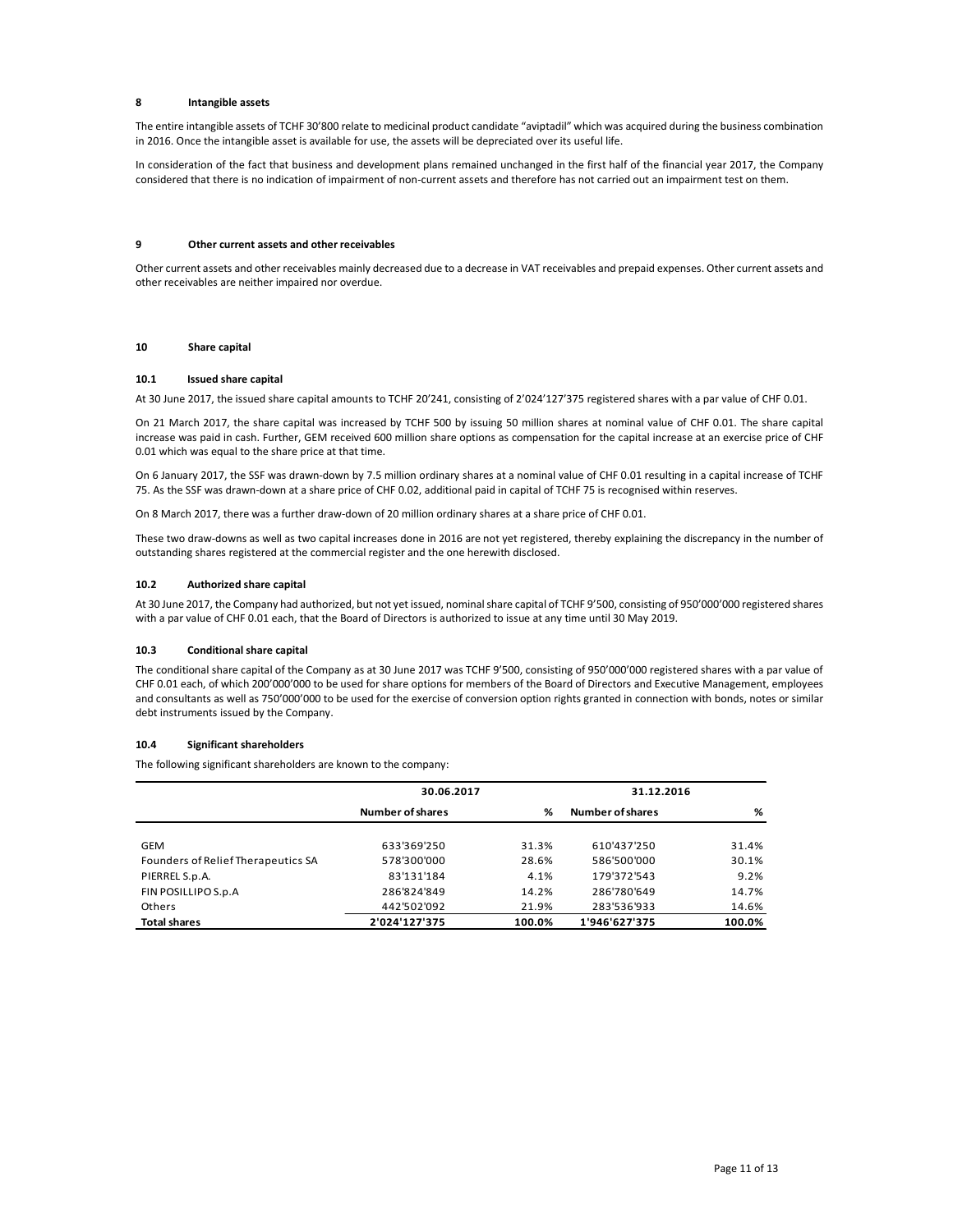#### 11 Liabilities due to related parties

| 11           | Liabilities due to related parties                                                                                                                     |     |                               |  |
|--------------|--------------------------------------------------------------------------------------------------------------------------------------------------------|-----|-------------------------------|--|
| <b>TCHF</b>  |                                                                                                                                                        |     | 30 June 2017 31 December 2016 |  |
|              | Shareholders' loan (i)                                                                                                                                 | 290 | 301                           |  |
|              | Other borrowings (ii)                                                                                                                                  | 586 | 577                           |  |
| <b>Total</b> |                                                                                                                                                        | 876 | 878                           |  |
| (i)          | The subordinated shareholders' loan due to GEM accrues interest of 4% above the based rate of Barclays Bank PLC. The repayment date is<br>not defined. |     |                               |  |
| (ii)         | Other borrowings are due to a former subsidiary of the Group. Until repayment, the unpaid balance accrues interest at a rate of 8% per<br>annum.       |     |                               |  |
|              |                                                                                                                                                        |     |                               |  |

#### 12 Other current payables and liabilities

#### 13 Employee expense

#### 14 Other administrative expense

| Other borrowings (ii)                                                                                                                                                                                                                                                                                                                                                                                                                                                                 | ၁၀၀                      | 311                  |
|---------------------------------------------------------------------------------------------------------------------------------------------------------------------------------------------------------------------------------------------------------------------------------------------------------------------------------------------------------------------------------------------------------------------------------------------------------------------------------------|--------------------------|----------------------|
| Total                                                                                                                                                                                                                                                                                                                                                                                                                                                                                 | 876                      | 878                  |
| The subordinated shareholders' loan due to GEM accrues interest of 4% above the based rate of Barclays Bank PLC. The repayment date is<br>(i)<br>not defined.                                                                                                                                                                                                                                                                                                                         |                          |                      |
| Other borrowings are due to a former subsidiary of the Group. Until repayment, the unpaid balance accrues interest at a rate of 8% per<br>(ii)<br>annum.                                                                                                                                                                                                                                                                                                                              |                          |                      |
| 12<br>Other current payables and liabilities                                                                                                                                                                                                                                                                                                                                                                                                                                          |                          |                      |
| In the first half of 2017, other current payables and liabilities mainly decreased due to a decrease in holiday accruals. The decrease was partly<br>netted off by an increase in prepayments received.                                                                                                                                                                                                                                                                               |                          |                      |
| 13<br><b>Employee expense</b>                                                                                                                                                                                                                                                                                                                                                                                                                                                         |                          |                      |
| The increase in employee expense is mainly due to the acquisition of additional business in July 2016. Refer to notes 1 and 5 for further details.                                                                                                                                                                                                                                                                                                                                    |                          |                      |
|                                                                                                                                                                                                                                                                                                                                                                                                                                                                                       |                          |                      |
| Other administrative expense<br>14                                                                                                                                                                                                                                                                                                                                                                                                                                                    |                          |                      |
| <b>TCHF</b>                                                                                                                                                                                                                                                                                                                                                                                                                                                                           | 2017                     | 2016                 |
| Office expense                                                                                                                                                                                                                                                                                                                                                                                                                                                                        | 79                       |                      |
| Accounting, legal and consulting expense                                                                                                                                                                                                                                                                                                                                                                                                                                              | 415                      | 60                   |
| Travel expense                                                                                                                                                                                                                                                                                                                                                                                                                                                                        | 11                       | 4                    |
| <b>ITexpense</b>                                                                                                                                                                                                                                                                                                                                                                                                                                                                      | 24                       |                      |
| Other operating expense                                                                                                                                                                                                                                                                                                                                                                                                                                                               | 23                       | $\mathbf{1}$         |
| Total general and administrative expense                                                                                                                                                                                                                                                                                                                                                                                                                                              | 552                      | 65                   |
| The increase in other administrative expense is due to the acquisition of additional business in July 2016. Refer to notes 1 and 5 for further details.<br>15<br><b>Earnings per share</b>                                                                                                                                                                                                                                                                                            |                          |                      |
| TCHF                                                                                                                                                                                                                                                                                                                                                                                                                                                                                  | 2017                     | 2016                 |
| Loss for the period attributable to the equity holders of the Parent Company<br>Weighted average number of shares for the purposes of EPS                                                                                                                                                                                                                                                                                                                                             | (1'069)<br>1'993'381'519 | (273)<br>646'551'010 |
| Total basic and diluted earnings per share (in CHF)                                                                                                                                                                                                                                                                                                                                                                                                                                   | (0.001)                  | (0.000)              |
| Basic and diluted losses per shares are calculated by dividing the net loss attributable to the shareholders by the weighted average shares<br>outstanding during the period. In 2017 and 2016, the number of shares outstanding varied as a result of different transactions on the share capital<br>structure of the Company.<br>The options granted as part of the EAP have not been considered in the calculation of the diluted loss per share as their effect is anti-dilutive. |                          |                      |
|                                                                                                                                                                                                                                                                                                                                                                                                                                                                                       |                          |                      |

#### 15 Earnings per share

| <b>TCHF</b>                                                                  | 2017           | 2016        |
|------------------------------------------------------------------------------|----------------|-------------|
| Loss for the period attributable to the equity holders of the Parent Company | (1'069)        | (273)       |
| Weighted average number of shares for the purposes of EPS                    | 1'993'381'519  | 646'551'010 |
| Total basic and diluted earnings nor share (in CHE)                          | <b>10 001)</b> | in nnn)     |

#### 16 Related party balances and transactions

Balances and transactions between the Group and its subsidiaries, which are related parties of the Group, have been eliminated on consolidation and are not disclosed in this note. Details of transactions between the Group and other related parties are disclosed below.